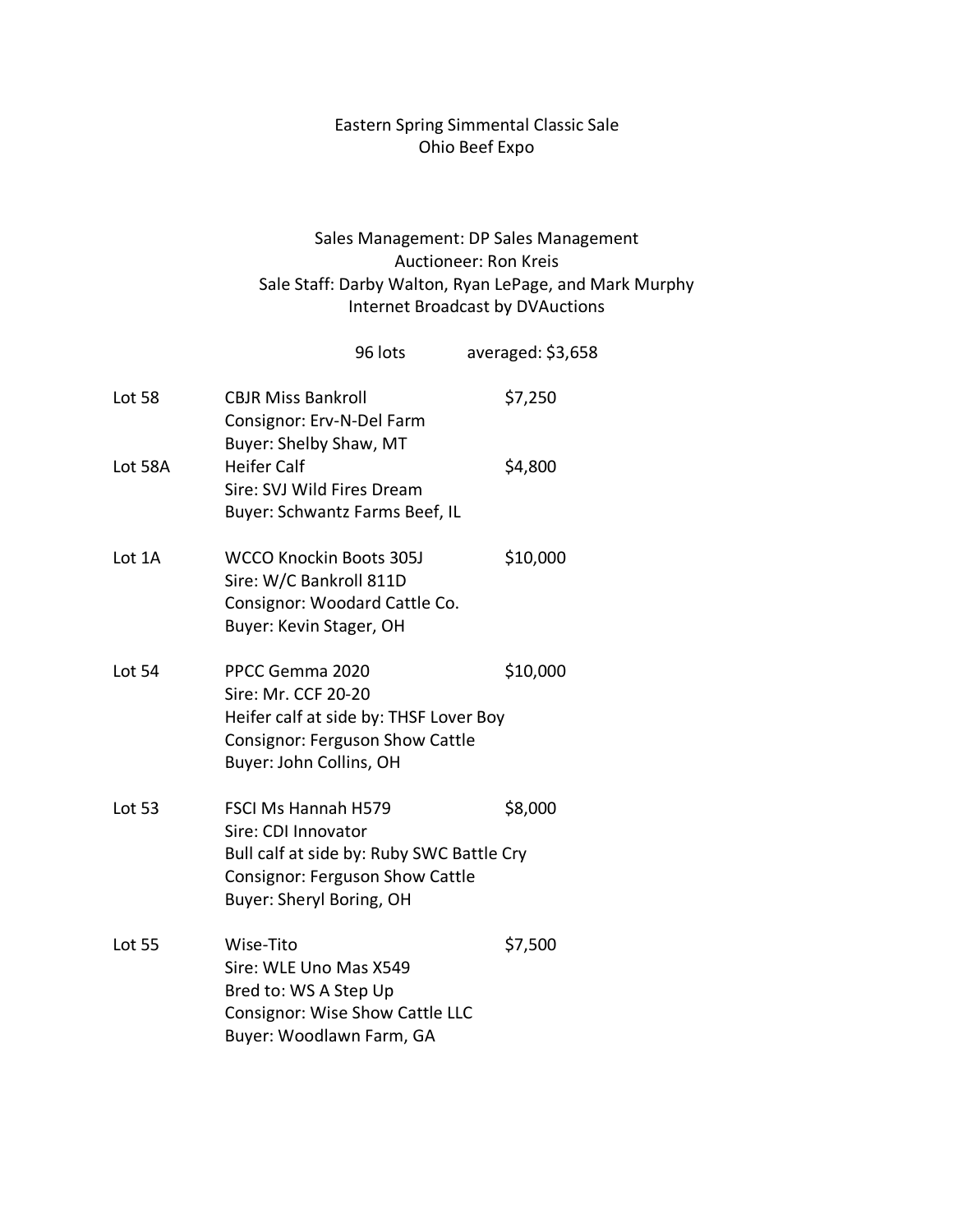| Lot 21           | KNSC Jewel 307J<br>Sire: TJSC King of Diamonds<br>Consignor: Kyle Nickles Show Cattle & Willowdale Land & Cattle<br>Buyer: Steven Hitchens, OH             | \$6,500 |
|------------------|------------------------------------------------------------------------------------------------------------------------------------------------------------|---------|
| Lot 56           | E&D 2020 Babe<br>Sire: Mr. CCF 20-20<br>Bull calf at side by: THSF Lover Boy<br>Consignor: Erv-N-Del Farm<br>Buyer: John Collins, OH                       | \$6,500 |
| Lot 44           | Maplecrest Vallee 144J<br>Sire: GEFF County O<br><b>Consignor: Maplecrest Farms</b><br>Buyer: Barbara Howser, OH                                           | \$6,400 |
| Lot 50           | WCCO/WST Maxie B 124H<br>Sire: TJSC Hammer Time 34D<br>Consignor: West-Woodard<br>Buyer: Douglas Walton, OH                                                | \$6,000 |
| Lot 25           | DHB Miss Fiddy Cent J55<br>Ssire: FHEN HalfTime A127<br>Consignor: Dylan Bozeman<br>Buyer: Anthony Kohler, FL                                              | \$6,000 |
| Lot 60           | <b>CAJS Charlee D23</b><br>Sire: CAJS Blaze of Glory<br>Heifer calf by: JSUL Something about Mary<br><b>Consignor: Heil Farms</b><br>Buyer: Cody Diehl, MI | \$5,250 |
| Lot 78           | <b>FSCI Relentless 35H</b><br>Sire: W/C Relentless 32C<br>Consignor: Ferguson Show Cattle<br>Buyer: Kevin Davis, TN                                        | \$5,200 |
| Lot <sub>2</sub> | KNSC Two Love 223J<br>Sire: W/C Fort Knox 609F<br>Consignor: Kyle Nickles Show Cattle & Willowdale Land & Cattle<br>Buyer: Jeremy Wyatt, IL                | \$5,000 |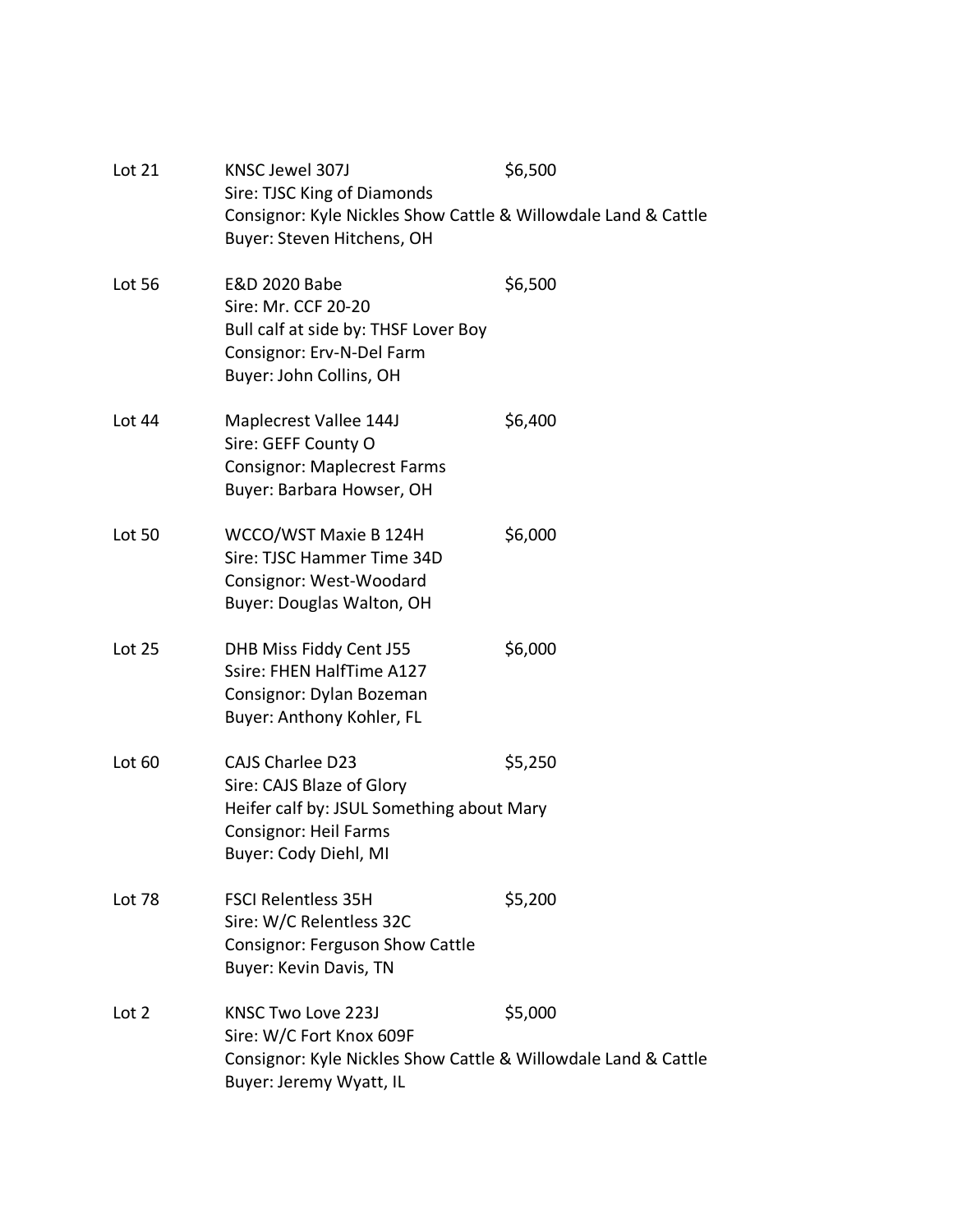| Lot 64        | JSUL Crystal Lover 9848G embryos<br>Sire: JSUL Something about Mary<br><b>Consignor: Sullivan Farms</b><br>Buyer: Carl Strausbaugh, OH                       | \$5,000 |
|---------------|--------------------------------------------------------------------------------------------------------------------------------------------------------------|---------|
| Lot 17        | ROWE Ms County O 720I<br>Sire: GEFF County O<br><b>Consignor: Rowe Farm</b><br>Buyer: Robert Jarvis, OH                                                      | \$5,000 |
| Lot 97        | Prestige/Heil Candidate 30J<br>Sire: KRMS Primary Candidate<br>Consignor: Prestige Cattle Company<br>Buyer: Robert Jarvis, OH                                | \$4,900 |
| Lot 87        | <b>WCCO/WST B Minor</b><br>Sire: WLE Copacetic<br>Consignor: West-Woodard<br>Buyer: Greg Lane, OH                                                            | \$4,800 |
| Lot 77        | RSTF High Hopes 911H<br>Sire: Yardley High Regard<br>Consignor: R Star Livestock<br>Buyer: Michael North, OH                                                 | \$4,600 |
| <b>Lot 52</b> | <b>GARW Pennie Pincher 019H</b><br>Sire: Silverias Style 9303<br>Heifer calf at side by: WLE Uno Mas<br>Consignor: Erv-N-Del Farm<br>Buyer: John Collins, OH | \$4,600 |
| <b>Lot 95</b> | Maplecrest Outlander 133J<br>Sire: W/C Loaded Up 1119Y<br><b>Consignor: Maplecrest Farm</b><br>Buyer: Matthew Jahn, MI                                       | \$4,500 |
| Lot 14        | <b>AHTH Almost Famous 103J</b><br>Sire: LLSF Pays to Believe<br>Consignor: Hoelscher Cattle Company<br>Buyer: Lydia Covert, NY                               | \$4,500 |